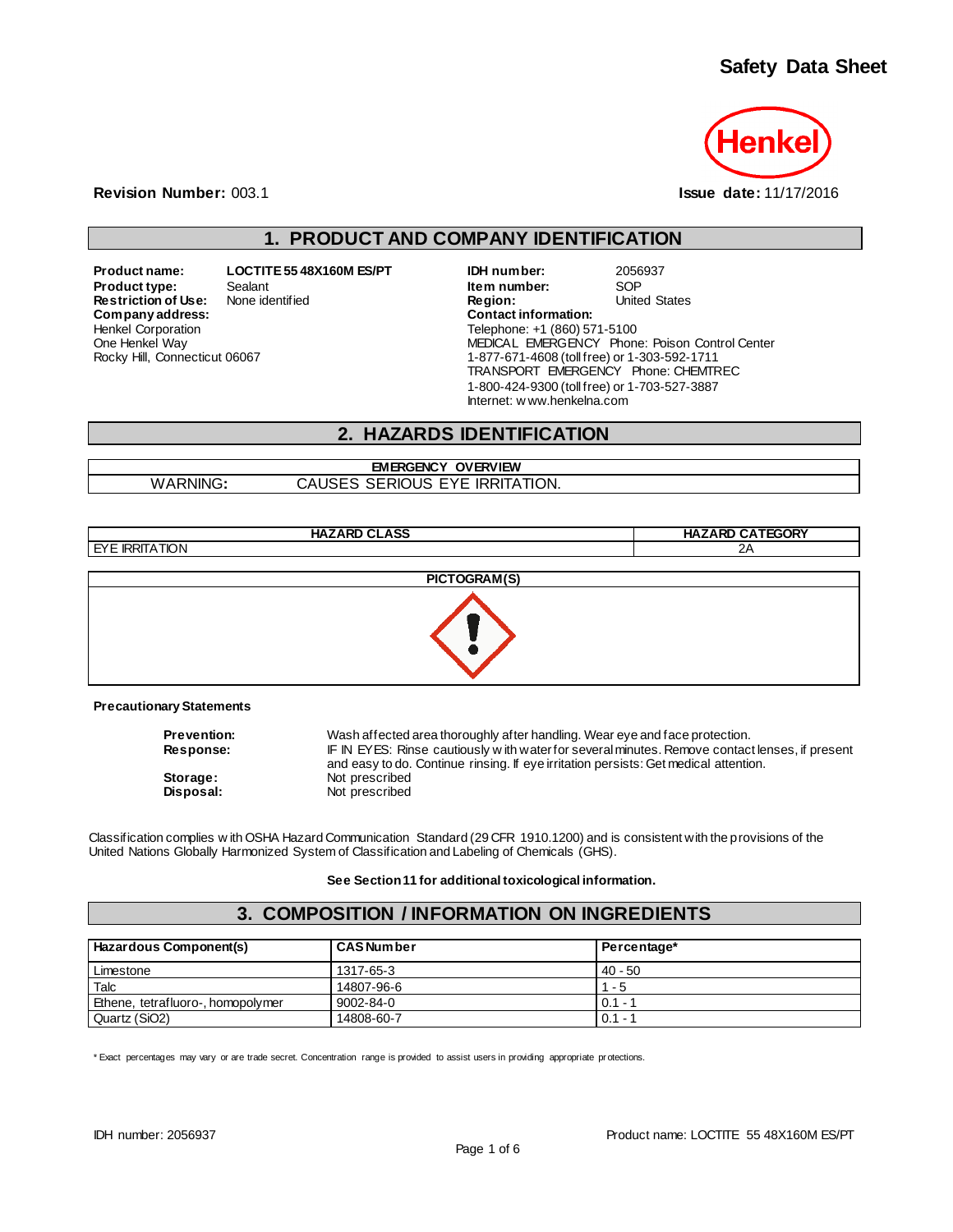| <b>4. FIRST AID MEASURES</b>       |                                                                                                                                                                               |  |
|------------------------------------|-------------------------------------------------------------------------------------------------------------------------------------------------------------------------------|--|
| Inhalation:                        | Move to fresh air. If not breathing, give artificial respiration. If breathing is<br>difficult, give oxygen. Get medical attention.                                           |  |
| Skin contact:                      | Immediately flush skin w ith plenty of w ater (using soap, if available). Remove<br>contaminated clothing and footwear. Wash clothing before reuse. Get medical<br>attention. |  |
| Eye contact:                       | Rinse immediately with plenty of w ater, also under the eyelids, for at least 15<br>minutes. Get medical attention.                                                           |  |
| Ingestion:                         | DO NOT induce vomiting unless directed to do so by medical personnel.<br>Never give anything by mouth to an unconscious person. Get medical<br>attention.                     |  |
| Symptoms:                          | See Section 11.                                                                                                                                                               |  |
|                                    | <b>5. FIRE FIGHTING MEASURES</b>                                                                                                                                              |  |
| Extinguishing media:               | Water spray (fog), foam, dry chemical or carbon dioxide.                                                                                                                      |  |
| Special firefighting procedures:   | Wear self-contained breathing apparatus and full protective clothing, such as<br>turn-out gear. In case of fire, keep containers cool with water spray.                       |  |
| Unusual fire or explosion hazards: | Uncontrolled polymerization may occur at high temperatures resulting in<br>explosions or rupture of storage containers.                                                       |  |
| Hazardous combustion products:     | Oxides of carbon. Oxides of silicon. Carbonyl fluoride. Hydrogen fluoride.<br>Formaldehyde. Irritating organic vapours.                                                       |  |

### **6. ACCIDENTAL RELEASE MEASURES**

**Use personal protection recommended in Section 8, isolate the hazard area and deny entry to unnecessary and unprotected personnel.**

| Environmental precautions: | Do not allow product to enter sew er or waterways.                                                                                                                                                                                                                                                                                                                                                                                                                              |
|----------------------------|---------------------------------------------------------------------------------------------------------------------------------------------------------------------------------------------------------------------------------------------------------------------------------------------------------------------------------------------------------------------------------------------------------------------------------------------------------------------------------|
| Clean-up methods:          | Remove all sources of ignition. Evacuate and ventilate spill area; dike spill to<br>prevent entry into w ater system; w ear full protective equipment during clean-<br>up. Soak up with inert absorbent material (e.g. sand, silica gel, acid binder,<br>universal binder, saw dust). Scrape up as much material as possible. Store in a<br>partly filled, closed container until disposal. Refer to Section 8 "Exposure"<br>Controls / Personal Protection" prior to clean up. |

## **7. HANDLING AND STORAGE**

| Handling: | Use only w ith adequate ventilation. Prevent contact w ith eyes, skin and<br>clothing. Do not breathe vapor and mist. Wash thoroughly after handling.<br>Keep container closed. Refer to Section 8.   |
|-----------|-------------------------------------------------------------------------------------------------------------------------------------------------------------------------------------------------------|
| Storage:  | For safe storage, store between 5 °C (41 °F) and 30 °C (86 °F)<br>Keep in a cool, w ell ventilated area aw ay from heat, sparks and open flame.<br>Keep container tightly closed until ready for use. |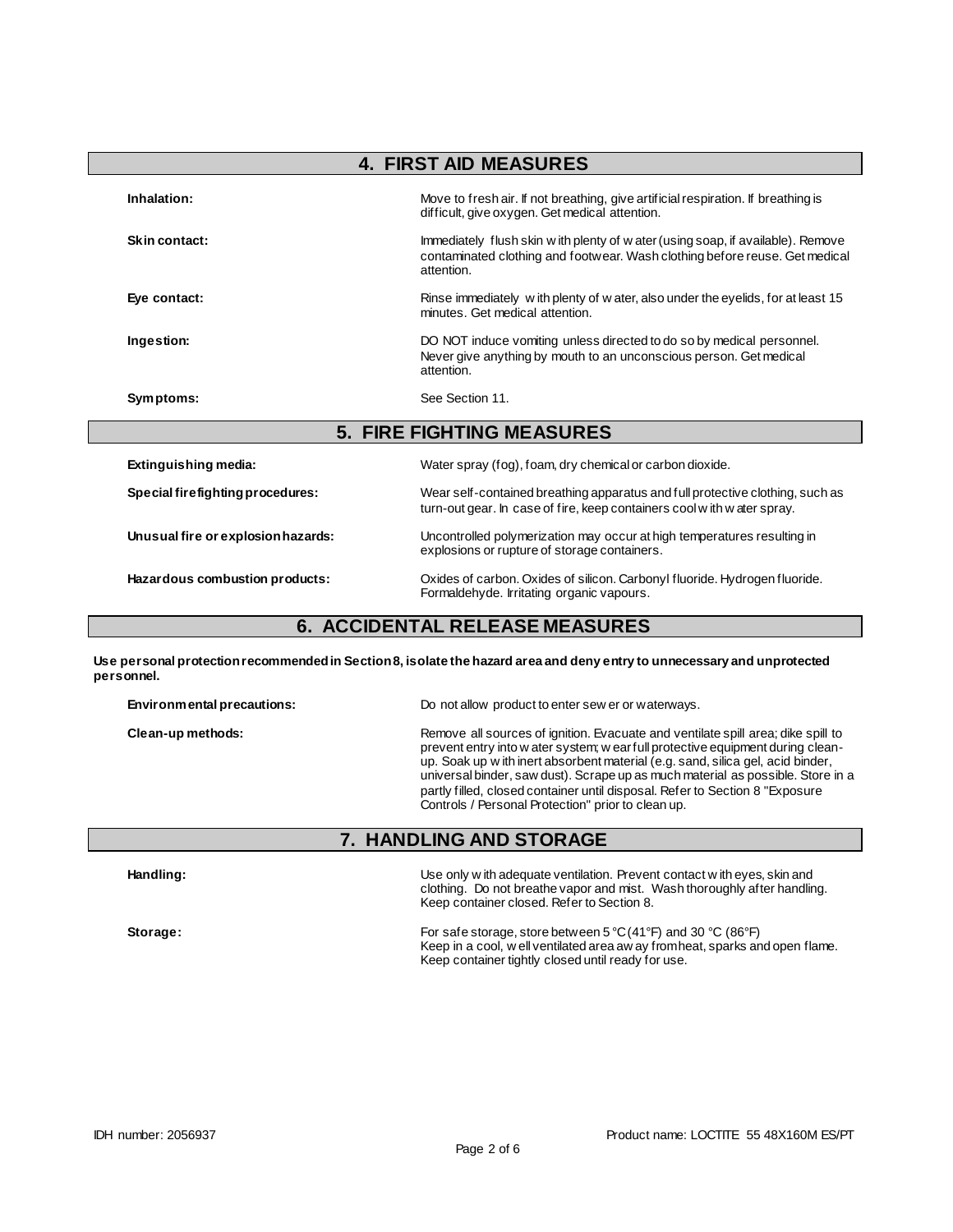# **8. EXPOSURE CONTROLS / PERSONAL PROTECTION**

**Employers should complete an assessment of all workplaces to determine the need for, and selection of, proper exposure controls and protective equipment for each task performed.**

| Hazardous Component(s)            | <b>ACGIHTLV</b>                              | <b>OSHA PEL</b>                                                                                                   | <b>AIHA WEEL</b> | <b>OTHER</b>                                                       |
|-----------------------------------|----------------------------------------------|-------------------------------------------------------------------------------------------------------------------|------------------|--------------------------------------------------------------------|
| Limestone                         | 10 mg/m3 TWA Total<br>dust.                  | 5 mg/m3 PEL<br>Respirable fraction.<br>15 mg/m3 PEL Total<br>dust.                                                | <b>None</b>      | None                                                               |
| Talc                              | 2 mg/m3 TWA<br>Respirable fraction.          | 20 MPPCF TWA<br>2.4 MPPCF TWA<br>Respirable.<br>$0.1$ mg/m $3$ TWA<br>Respirable.<br>0.3 mg/m3 TWA Total<br>dust. | <b>None</b>      | 50 ppm                                                             |
| Ethene, tetrafluoro-, homopolymer | None                                         | None                                                                                                              | None             | 10 mg/m3 TWA Total<br>dust.<br>5 mg/m3 TWA<br>Respirable fraction. |
| Quartz (SiO2)                     | $0.025$ mg/m $3$ TWA<br>Respirable fraction. | 2.4 MPPCF TWA<br>Respirable.<br>$0.1$ mg/m $3$ TWA<br>Respirable.<br>0.05 mg/m3 PEL                               | <b>None</b>      | None                                                               |

**Engineering controls:** Provide adequate local exhaust ventilation to maintain w orker exposure below exposure limits.

**Respiratory protection:** Use NIOSH approved respirator if there is potential to exceed exposure limit(s).

Eye/face protection: **Safety goggles or safety glasses with side shields**. Full face protection should be used if the potential for splashing or spraying of product exists. Safety show ers and eye wash stations should be available.

**Skin protection:** Use chemical resistant, impermeable clothing including gloves and either an under the state of the state of the state of the state of the state of the state of the state of the state of the state of the apron or body suit to prevent skin contact. The use of polyvinyl chloride gloves is recommended. Nitrile gloves. Neoprene gloves.

### **9. PHYSICAL AND CHEMICAL PROPERTIES**

**Physical state:** Physical state: Paste<br> **Color:** Paste Color: Physical state of Paste Color: Physical state of Paste Color: Physical state of Paste Color **Color:** Opaque, Off w hite **Odor:** Slight, Acrylic **Odor threshold:** Not available.<br> **pH:** Not available. **pH:**  $\blacksquare$  Not available.<br> **Vapor pressure:**  $\blacksquare$   $\blacksquare$   $\blacksquare$   $\blacksquare$   $\blacksquare$   $\blacksquare$   $\blacksquare$   $\blacksquare$   $\blacksquare$   $\blacksquare$   $\blacksquare$   $\blacksquare$   $\blacksquare$   $\blacksquare$   $\blacksquare$   $\blacksquare$   $\blacksquare$   $\blacksquare$   $\blacksquare$   $\blacksquare$   $\blacksquare$   $\blacksquare$   $\blacksquare$   $\blacksquare$   $\blacksquare$  **Vapor pressure:** < 0 mm hg (20 °C (68°F)) **Boiling point/range:** 150 °C (302 °F) **Melting point/ range:** Not available. **Specific gravity:** 1.25 **Vapor density:**  $<$  1 (Air = 1) **Flash point: Flash point: Flash point:**  $> 93^{\circ}$ C (> 199.4 °F) Closed cup<br> **Flam mable/Explosive limits - lower:** Not available. **Flammable/Explosive limits - lower:** Not available.<br> **Flammable/Explosive limits - upper:** Not available. **Flammable/Explosive limits - upper:** Not available.<br> **Autoignition temperature:** Not available. **Autoignition temperature: Flam mability:** Not applicable **Evaporation rate:**<br> **Solubility in water:** Not available.<br> **Solubility in water:** Not available by the Partially soluble **Solubility in water: Solubility in water:** Partially solub<br> **Partition coefficient (n-octanol/water):** Not available. Partition coefficient (n-octanol/water): **VOC content:** 1 %; 12.75 g/l<br> **Viscosity:** 1 Not available. Not available.<br>Not available. **Decomposition temperature:**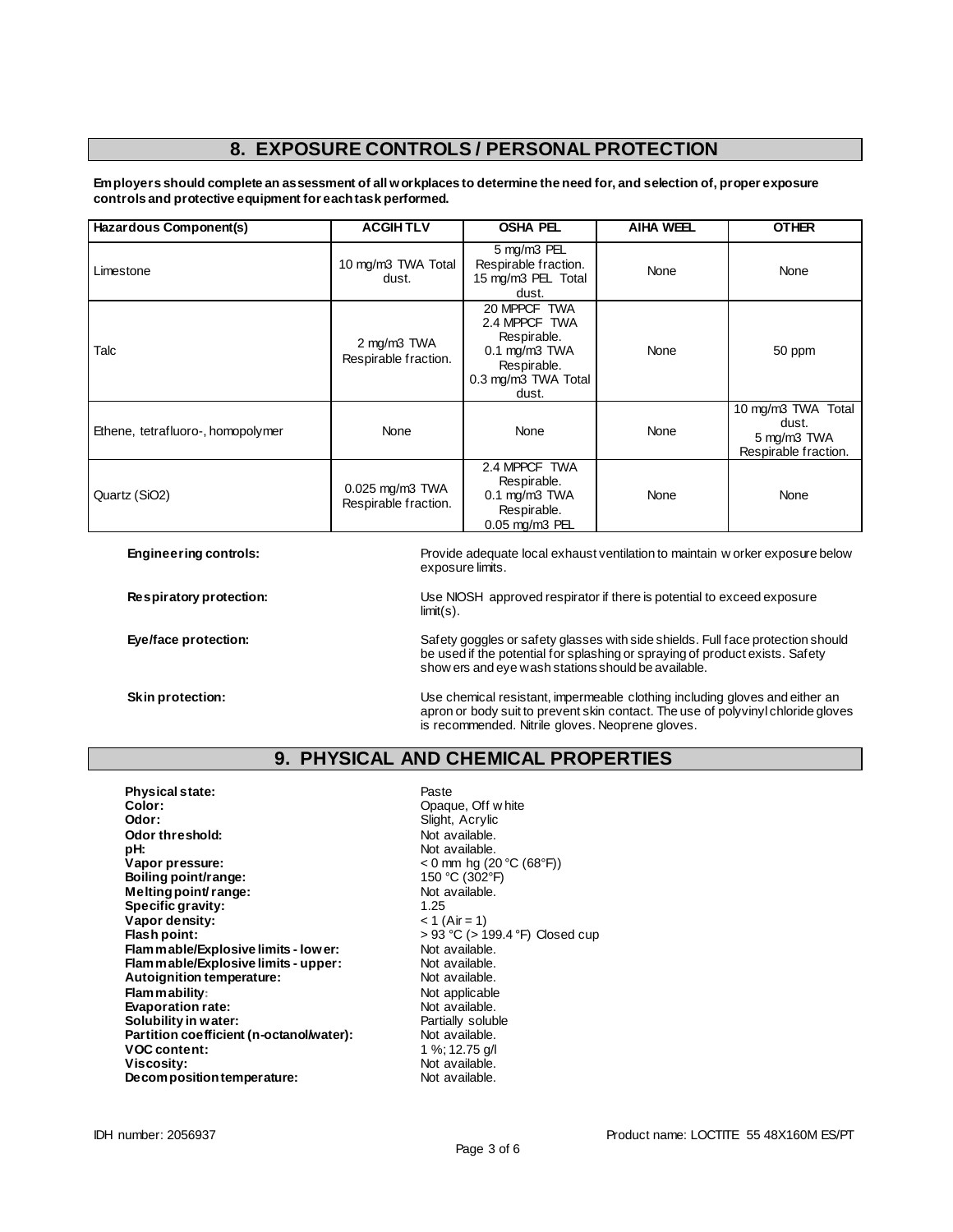# **10. STABILITY AND REACTIVITY**

| Stability:                           | Stable under normal conditions of storage and use.                                                                     |
|--------------------------------------|------------------------------------------------------------------------------------------------------------------------|
| Hazardous reactions:                 | None under normal processing.                                                                                          |
| Hazardous decomposition<br>products: | Oxides of carbon. Irritating organic vapours.                                                                          |
| Incompatible materials:              | Oxidizing agents. Fluorine. Ammonium salts. Heat, sunlight, UV light, contamination or an<br>oxygen free atmosphere.   |
| Reactivity:                          | Not available.                                                                                                         |
| Conditions to avoid:                 | Elevated temperatures. Heat, flames, sparks and other sources of ignition. Store aw ay from<br>incompatible materials. |

### **11. TOXICOLOGICAL INFORMATION**

**Relevant routes of exposure:** Skin, Inhalation, Eyes, Ingestion

#### **Potential Health Effects/Symptoms**

| Inhalation:          | Inhalation of vapors or mists of the product may be irritating to the respiratory system. When<br>heated to temperatures exceeding 300° F (150° C) in the presence of air, silicones may form<br>formaldehyde vapors. Formaldehyde is a potential cancer hazard and a know n skin and |
|----------------------|---------------------------------------------------------------------------------------------------------------------------------------------------------------------------------------------------------------------------------------------------------------------------------------|
|                      | respiratory sensitizer. Vapors irritate the eyes, nose and throat. Safe handling conditions may<br>be maintained by keeping formaldehyde vapor concentrations below the OSHA permissible<br>limit.                                                                                    |
| <b>Skin contact:</b> | May cause skin irritation.                                                                                                                                                                                                                                                            |
| Eye contact:         | Causes serious eye irritation.                                                                                                                                                                                                                                                        |
| Ingestion:           | May cause gastrointestinal tract irritation if swallowed.                                                                                                                                                                                                                             |

| Hazardous Component(s)            | LD50s and LC50s | Immediate and Delayed Health Effects                     |
|-----------------------------------|-----------------|----------------------------------------------------------|
| Limestone                         | None            | Nuisance dust                                            |
| Talc                              | None            | Irritant, Lung, Some evidence of<br>carcinogenicity      |
| Ethene, tetrafluoro-, homopolymer | None            | No Target Organs                                         |
| Quartz (SiO2)                     | None            | Immune system, Lung, Some evidence of<br>carcinogenicity |

| Hazardous Component(s)            | <b>NTP Carcinogen</b>            | <b>IARC Carcinogen</b> | <b>OSHA Carcinogen</b><br>(Specifically Regulated) |
|-----------------------------------|----------------------------------|------------------------|----------------------------------------------------|
| Limestone                         | No                               | No                     | No                                                 |
| Talc                              | No                               | Group 2B               | No                                                 |
| Ethene, tetrafluoro-, homopolymer | No                               | No                     | No                                                 |
| Quartz (SiO2)                     | Known To Be Human<br>Carcinogen. | Group 1                | No                                                 |

# **12. ECOLOGICAL INFORMATION**

**Ecological information:** Not available.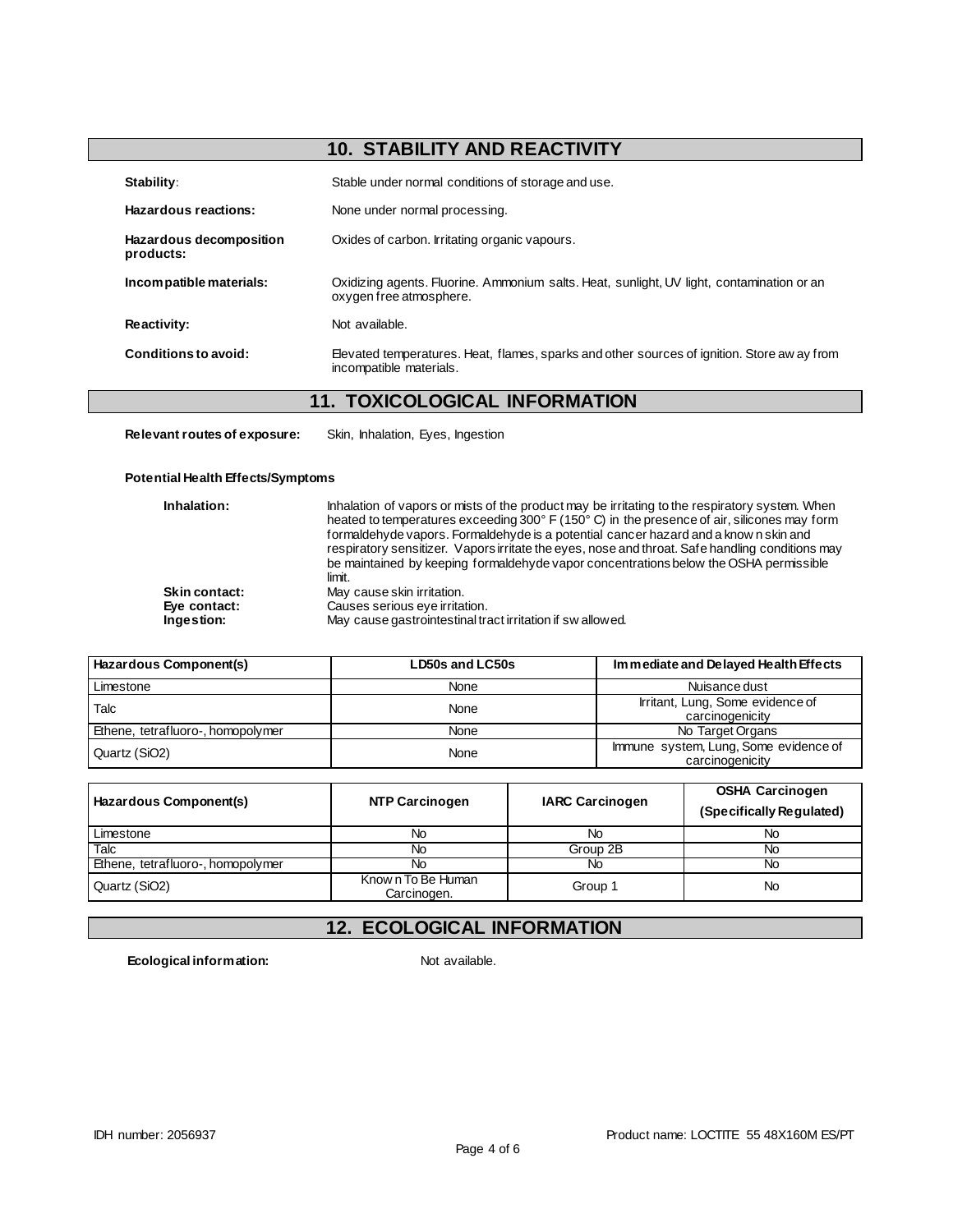# **13. DISPOSAL CONSIDERATIONS**

**Information provided is for unused product only.**

**Recommended method of disposal:** Follow all local, state, federal and provincial regulations for disposal.

Hazardous waste number: Not a RCRA hazardous waste.

#### **14. TRANSPORT INFORMATION**

**The transport information provided in this section only applies to the material/formulation itself, and is not specific to any package/configuration.**

| U.S. Department of Transportation Ground (49 CFR) |               |
|---------------------------------------------------|---------------|
| Proper shipping name:                             | Not regulated |
| Hazard class or division:                         | None          |
| Identification number:                            | None          |
| Packing group:                                    | None          |
| International Air Transportation (ICAO/IATA)      |               |
| Proper shipping name:                             | Not regulated |
| Hazard class or division:                         | None          |
| Identification number:                            | None          |
| Packing group:                                    | None          |
| <b>Water Transportation (IMO/IMDG)</b>            |               |
| Proper shipping name:                             | Not regulated |
| Hazard class or division:                         | None          |
| Identification number:                            | None          |
| Packing group:                                    | None          |
|                                                   |               |

**15. REGULATORY INFORMATION**

**United States Regulatory Information**

| <b>TSCA 8 (b) Inventory Status:</b>                                                                           | All components are listed or are exempt from listing on the Toxic Substances Control Act<br>Inventory.   |
|---------------------------------------------------------------------------------------------------------------|----------------------------------------------------------------------------------------------------------|
| TSCA 12 (b) Export Notification:                                                                              | None above reporting de minimis                                                                          |
| <b>CERCLA/SARA Section 302 EHS:</b><br><b>CERCLA/SARA Section 311/312:</b><br><b>CERCLA/SARA Section 313:</b> | None above reporting de minimis.<br>Immediate Health, Delayed Health<br>None above reporting de minimis. |
| California Proposition 65:                                                                                    | This product contains a chemical know n in the State of California to cause cancer.                      |
| Canada Regulatory Information                                                                                 |                                                                                                          |
| <b>CEPA DSL/NDSL Status:</b>                                                                                  | All components are listed on or are exempt from listing on the Canadian Domestic                         |

#### **16. OTHER INFORMATION**

Substances List.

**This safety data sheet contains changes from the previous version in sections:** Review ed SDS. Reissued w ith new date.

| Prepared by: | Sheila Gines, Regulatory Affairs Specialist |
|--------------|---------------------------------------------|
|--------------|---------------------------------------------|

**Issue date:** 11/17/2016